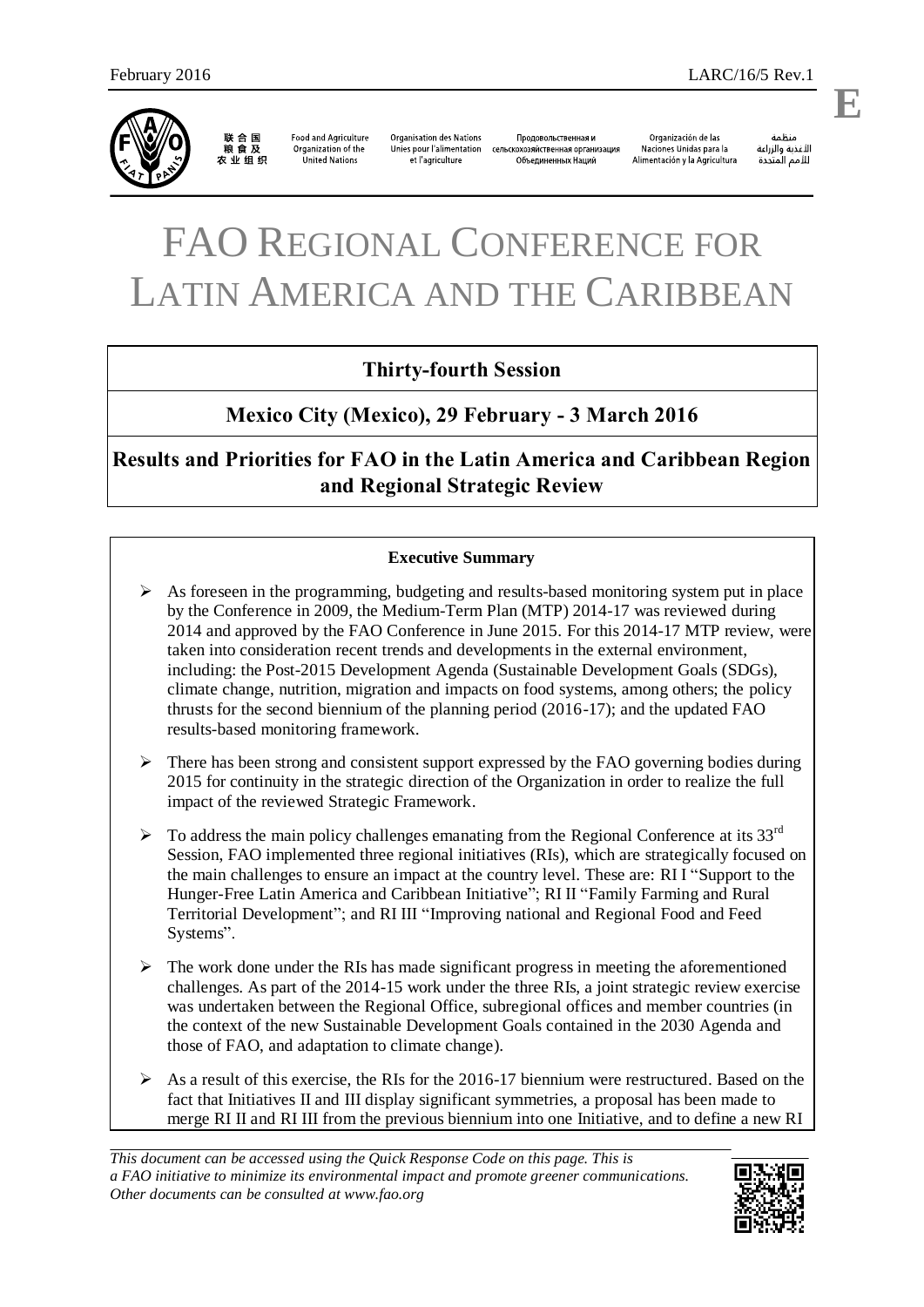III on the sustainable use of natural resources, risk management and adaptation to climate change.

- $\triangleright$  Actions suggested for approval by the Regional Conference
- $\triangleright$  Recognize the strategic planning process and take note of the alignment between the new Sustainable Development Goals set out in the 2030 Agenda and the FAO Strategic Objectives and Results Framework; and urge the Organization to continue focusing the application of its work programme on country priorities in 2016–17 and beyond.
- $\triangleright$  Recognize the work done by the three RIs and their results, to respond to the main challenges emanating from the 33rd Session of the Regional Conference.
- $\triangleright$  Recognize and support the need to restructure the RIs for the 2016-17 biennium, and the need to define a new RI to respond to the challenges of sustainable natural resource use, risk management, and adaptation to climate change in Latin America and the Caribbean.
- $\triangleright$  Call on FAO to prioritize its actions on countries and territories that pose the greatest challenges in terms of hunger and rural poverty, paying special attention to the targets of the new SDGs, including support for capacity building in order to develop indicators on these targets at the regional and national levels.
- $\triangleright$  Take note of the analysis of the main global and regional trends identified in the strategic analysis exercise performed by FAO in Latin America and the Caribbean, and request it to deepen this process in planning for the forthcoming four-year period 2018-2021.

Please send any queries on this document to the Secretary for LARC 34, Tito.Diaz@fao.org

# **I. Introduction**

1. As foreseen in the programming, budgeting and results-based monitoring system put in place by the FAO Conference in 2009, the Organization's Medium Term Plan (MTP) 2014-17 was reviewed during 2014, taking into account trends and developments in the external environment and the guidance provided by the Regional Conferences,  $1$  Technical Committees, $2$  Programme and Finance Committees and the Council.<sup>3</sup>

2. The MTP 2014-17 (reviewed) was approved by the FAO Conference in June 2015. The review of the MTP, carried out at the end of the first year of work under its four-year timeframe, covered: recent trends and developments in the external environment including: the Post-2015 development agenda, climate change, control and response to transboundary plant and animal pests and diseases, nutrition, urbanization, migration and impacts on food systems, food security and nutrition; the policy thrusts for the 2016-17 biennium of the planning period; and the updated FAO results-based monitoring framework for measuring and reporting results.

3. The results framework guides the planning and monitoring of the Organization's work. At the core of the framework are the indicators that measure progress at each level of the results chain: Outputs, Outcomes and Strategic Objectives. This provides the basis for assessing and reporting how FAO's actions contribute to changes at national, regional and global level.

<sup>&</sup>lt;sup>1</sup> As reported in C 2015/14, C 2015/15, C 2015/16, C 2015/17, C 2015/18, C 2015/LIM/1.

<sup>&</sup>lt;sup>2</sup> As reported in C 2015/21 COAG, C 2015/22 CCP, C 2015/23 COFI, C 2015/24 COFO.

 $3$  PC 117/5 – FC 157/7 and CL 150/REP paragraph 43c)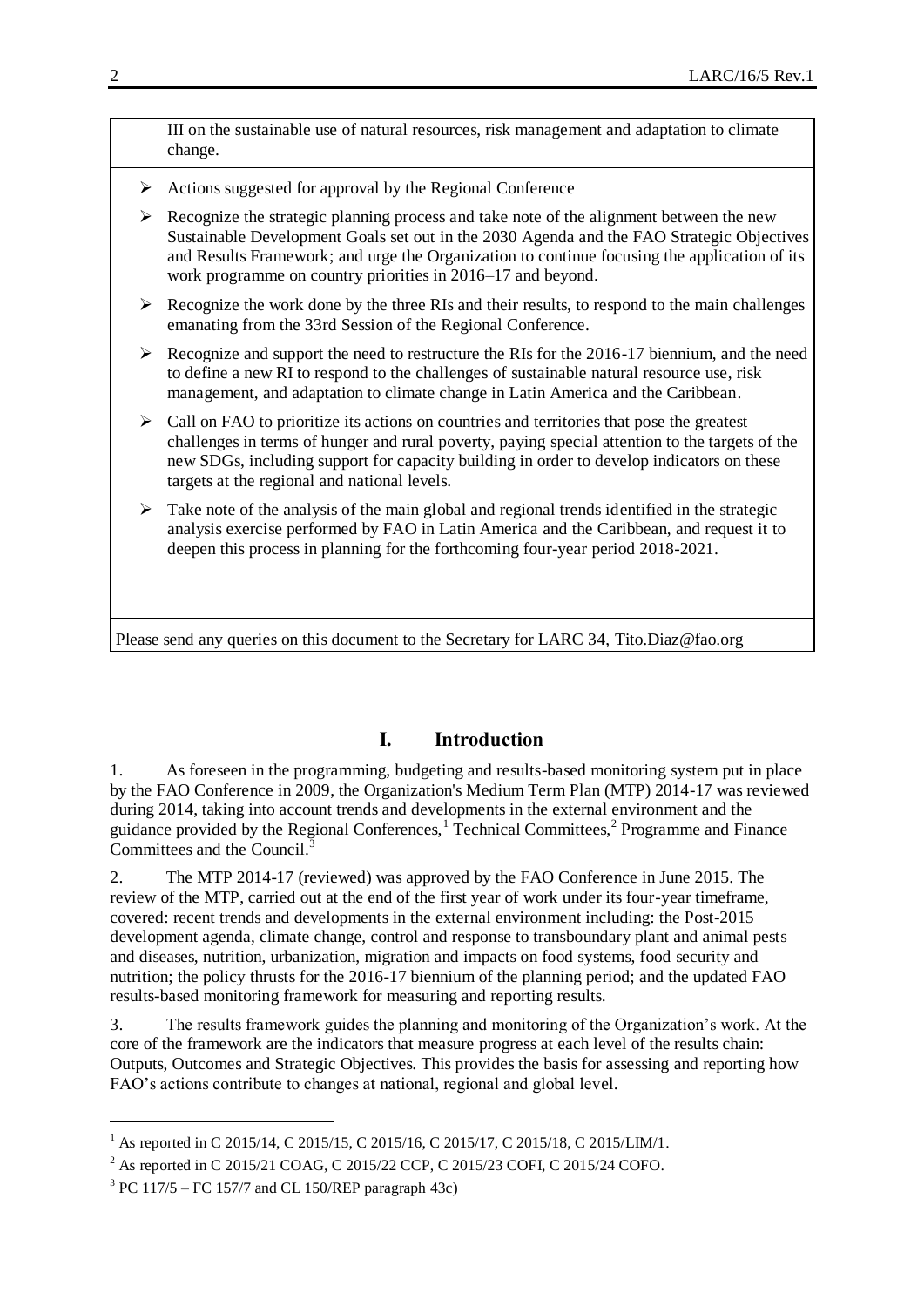4. There has been strong and consistent support expressed by the FAO governing bodies during 2015 for continuity in the strategic direction of the Organization in order to realize the full impact of the reviewed Strategic Framework. Therefore, the overall results framework for 2014-17 remains in place (see Annex 1), with three main policy adjustments, elaborated in the MTP 2014-17 (reviewed) and the Adjustments to the Programme of Work and Budget  $2016-17^4$ :

5. The FAO governing bodies underlined the importance of articulating areas of programmatic emphasis and de-emphasis, taking into account priorities arising from the Regional Conferences and Technical Committees<sup>5</sup>, as well as the achievements and lessons learned from Regional Initiatives (RI's) implemented in 2014-15 and FAO's Country Programming Frameworks (CPFs) reflecting country priorities. The priority areas of work for FAO in the Latin America and Caribbean (LAC) Region for the 2016-17 biennium have been informed by these developments.

6. In addition, two important global developments in 2015 will frame FAOs work in the future: (i) the 17 Sustainable Development Goals (SDGs) adopted at the United Nations in Agenda 2030 for Sustainable Development (ii) the Paris Agreement adopted as an outcome of the UN Global Climate Change Conference (COP21) which aims to strengthen the global response to the threat of climate change, in the context of sustainable development and efforts to eradicate poverty. In its 153rd session, the FAO Council welcomed the alignment of FAO's Strategic Framework with the SDGs, noting that there would be opportunity for bringing further coherence while preparing the Medium Term Plan 2018-21.

7. The quadrennial review of the FAO Strategic Framework and preparation of a new MTP 2018-21 will take place during 2016, through the Regional Conferences and Technical Committees, for approval by the Council and Conference in the first half of 2017. In the context of continuity of the overall strategic direction, and taking account of results in the region during 2014-15 and a forwardlooking regional review,, this offers the opportunity to further focus FAO's work aiming for more concrete results particularly at country level.

8. The document is divided in three sections:

- (a) Section II outlines how priorities and issues requiring follow-up emanating from the previous Regional Conference have been addressed, bringing to the attention of the Members major achievements and results.
- (b) Section III sets out the priorities for FAO's work in the region during 2016-17, with a focus on regional initiatives.
- (c) Section IV presents to the outcome of a regional strategic review, which examined regional expression of global trends and specifically significant regional trends that will have a bearing on FAO's work in the region going forward to be taken into consideration in preparing the FAO Medium Term Plan 2018-21.

# **II. Follow-up to the 2014 Regional Conference: Achievements and lessons learned**

#### **Priority areas of work in 2014-15**

9. At its 33<sup>rd</sup> Session, the Regional Conference for Latin America and the Caribbean (LARC) considered the following main policy challenges for the region:

- (a) The eradication of hunger, food insecurity, malnutrition and extreme poverty;
- (b) The sustainable production of goods and services in agriculture, livestock, forestry and fisheries; reducing risks and improving livelihood resilience to threats and crises in a context of climate change; and
- (c) The establishment of more inclusive and efficient agriculture and food systems at the local, national and international levels.

 $^{4}$  C 2015/3 and CL 153/3 at [www.fao.org/pwb](http://www.fao.org/pwb)

 $5$  CL 150/LIM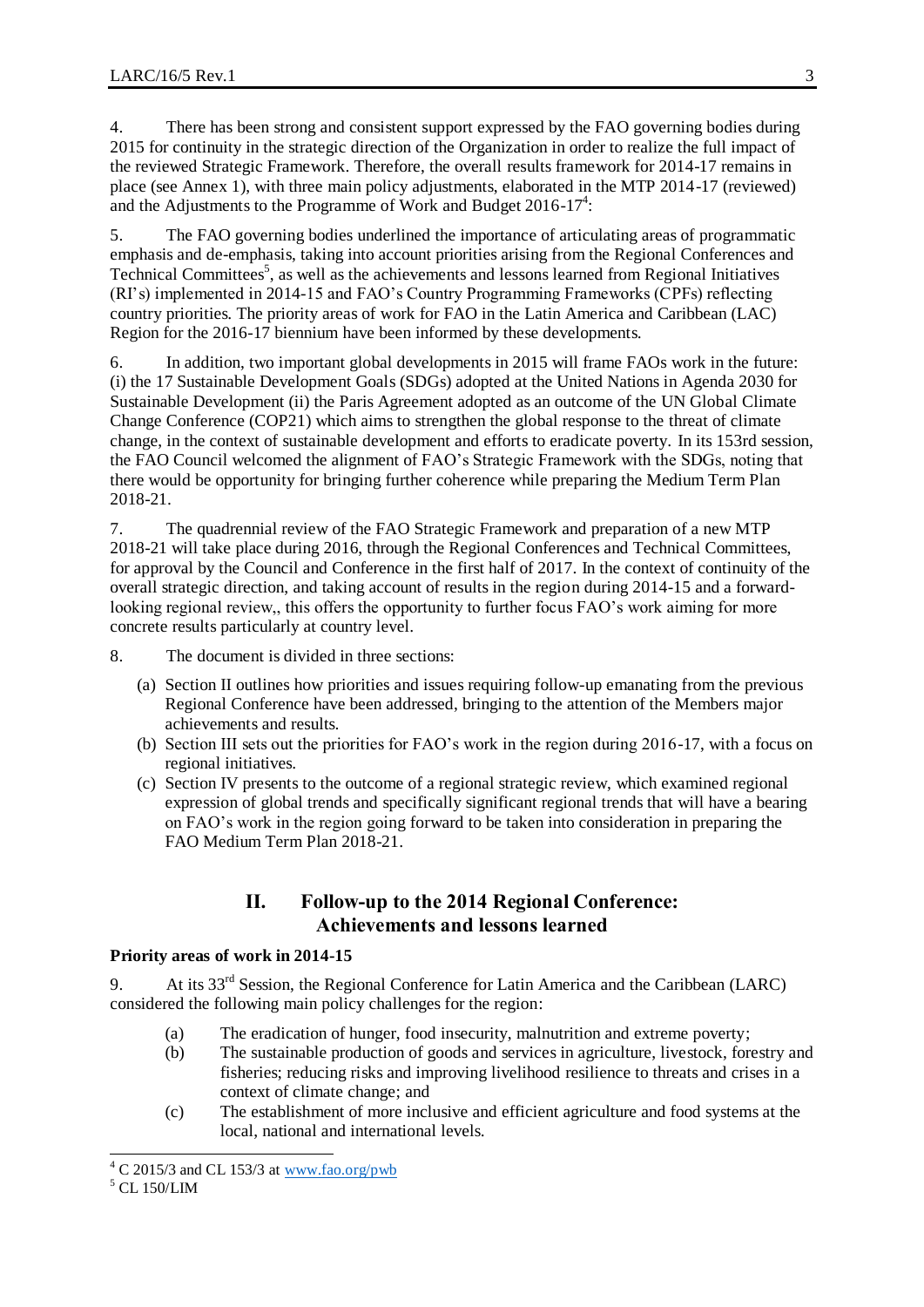10. With regard to prioritizing the eradication of hunger, food insecurity, malnutrition and extreme poverty:

- (a) The Conference recognized that, despite significant progress towards eradicating hunger, millions of Latin American and Caribbean people are still suffering from food insecurity and malnutrition. It stressed the need to promote actions targeted on the most vulnerable people affected by these scourges, and at the same time intensify actions in the legislative and public policy spheres to link food and nutrition security to rural poverty reduction. It also highlighted the strengthening of social protection systems, the development of family farming and the improvement of rural labourmarket conditions.
- (b) In addition, FAO was recommended to continue supporting a wide-ranging and dynamic debate, involving civil society and academia, to analyse the concept of food sovereignty.

11. With regard to prioritizing the sustainable production of goods and services in agriculture, livestock, forestry and fisheries; reducing risks and improving livelihood resilience to threats and crises in a context of climate change:

(a) The Conference supported FAO efforts, framed by the CELAC Plan of Action, to strengthen the agro-environmental policies of the Region's Member Nations in simultaneously promoting rural poverty reduction and food security and nutrition improvements, as well as actions adapting to climate change that include regional initiatives focusing on risk prevention, reduction and management, as well as strengthening national, regional and subregional humanitarian aid mechanisms.

12. With a view to prioritizing the establishment of more inclusive and efficient agricultural and food systems at the local, national and international levels:

- (a) The Conference recognized the need to promote this issue and emphasized that access to food was the Region's main challenge in achieving food security and nutrition, and for that reason requested an intensification of:
	- (i) Actions targeting the most vulnerable groups;
	- (ii) Public policies promoting healthy food supplies;
	- (iii) Analysis of food price volatility trends;
	- (iv) Promotion of intra-regional trade;
	- (v) Support for family farming through public purchasing programs, promotion of social capital and partnerships; and
	- (vi) Strengthening of local markets to highlight cultural identity and foster links between local producers and consumers.

13. The Conference also underlined the importance of promoting policies on gender equality to enhance the status of rural women, by improving their access to productive assets and to credit and finance mechanisms; and of supporting Member Nations in the design, strengthening and implementation of strategies and initiatives for south-south cooperation (SSC). FAO was specially requested to encourage collaboration with national governments in and outside the region, to mobilize SSC in support of Haiti and also to help facilitate the coordination of assistance to that country.

14. To address the main policy challenges to emerge from the Regional Conference in its  $33<sup>rd</sup>$ Session, FAO implemented three regional initiatives (RIs), which were strategically targeted on the main challenges, to ensure an impact at the country level. These are: RI I "Support to the Hunger-free Latin America and Caribbean Initiative"; RI II "Family Farming and Rural Territorial Development"; and RI III "Improving National and Regional Food and Feed Systems".

15. The actions taken in the context of these RIs helped to achieve the outputs planned under the five strategic objectives<sup>6</sup> and reach the established goals. A summary of the output-level evaluation for

<sup>6</sup> Annex 1: Main components of FAO's results framework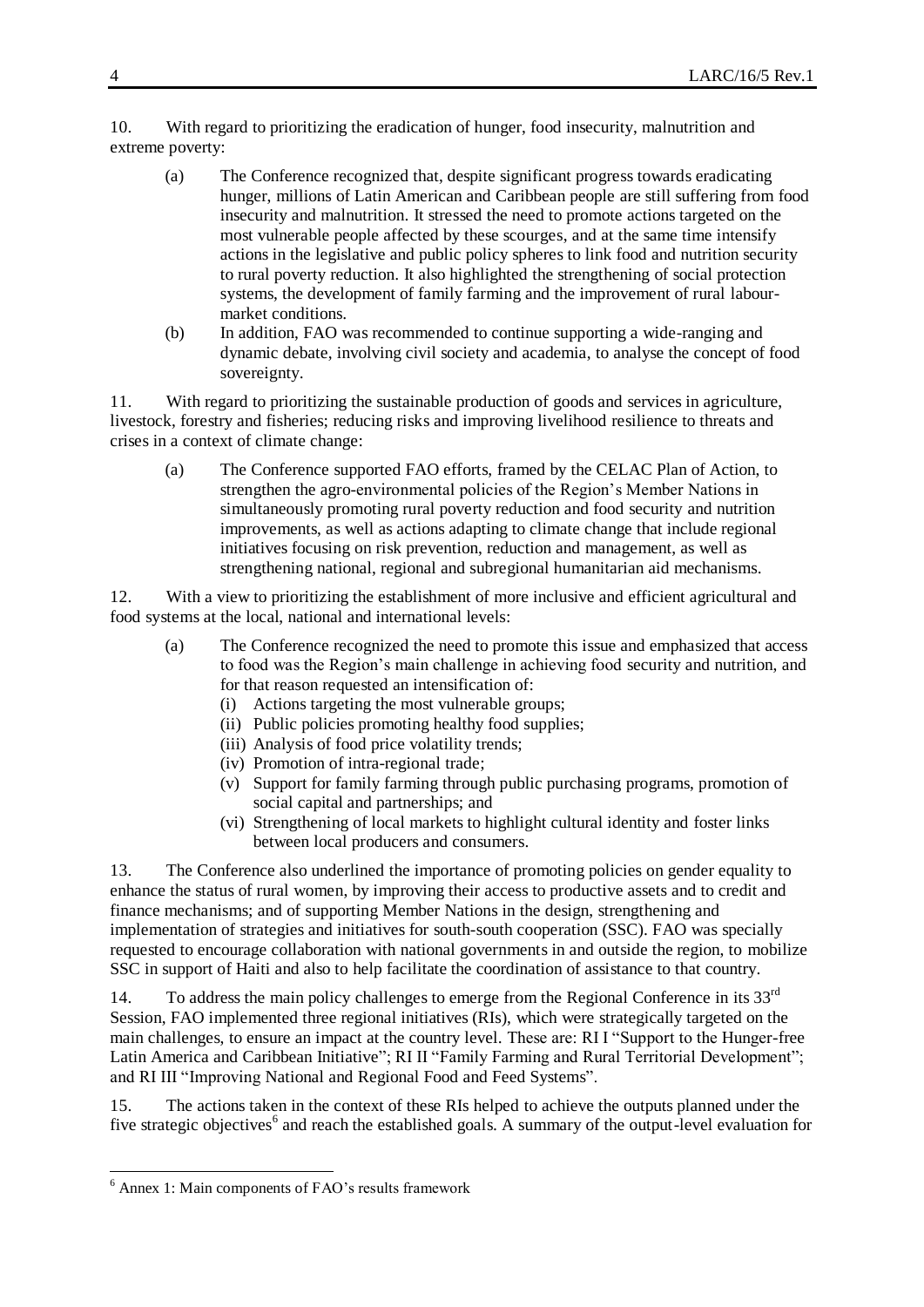the 2014-15 biennium is available in Web Annex<sup>7</sup>. These actions have been supported by the respective Headquarters, regional, subregional and national technical teams. This strategic alignment of the RIs has also enabled the FAO Technical Cooperation Programme (TCP) to channel some USD 4 million in funding to promote the work of the RIs and the CELAC Plan for Food Security, Nutrition and Hunger Eradication 2025 (CELAC FNS Plan) at the regional and national levels, facilitating the integration of the RIs and the CELAC FNS Plan with the countries' programmatic frameworks and development agendas.

#### **Key achievements in 2014-15 and lessons learned**

16. To meet the challenge of eradicating hunger, food insecurity, malnutrition and extreme poverty, during the past biennium FAO provided technical assistance to Ecuador, as CELAC President Pro-Tempore, to develop and implement the CELAC FNS Plan, which was developed with support from the Latin American Integration Association (LAIA) and the Economic Commission for Latin America and the Caribbean (ECLAC). Under this Plan, FAO collaborated in promoting analysis and regional exchange of experiences in various areas. It also provided technical cooperation to countries to promote national dialogues enabling better understanding of the plan, improved coordination and reporting of the government agencies involved, and the identification of policy areas posing challenges for the near future.

17. At the regional level, support was provided for exchange and SSC on FSN through the Petrocaribe-Alba Hunger Eradication Plan, the Hunger-free Meso-America Program promoted by the Mexican International Development Cooperation Agency (AMEXCID), and other initiatives with Brazil, Chile and Cuba, among others.

18. To address the challenge of "Achieving sustainable production of goods and services in agriculture, livestock, forestry and fisheries, reducing risks and improving livelihood resilience to threats and crises within the context of climate change", FAO has developed a series of activities to position the family farming agenda in a variety of domains, including CELAC.

19. In the context of the International Year of Family Farming (2014), support was provided for the creation of 17 national committees and one regional committee on family farming, as inclusive mechanisms for policy discussion on family farming. In addition, the First Ministerial Meeting on Family Farming was held in Brasília, Brazil, which created the CELAC Family Farming Working Group and approved its Plan of Action. In 2015, the Second Ministerial Meeting on Family Farming was held in San José, Costa Rica, in which member countries undertook to contribute to fulfilment of the CELAC FNS Plan through the Family Farming Working Group. The Declaration and plan of Action for 2016 defining priority work areas was also approved.

20. At the regional level, support was provided for the work of the Parliamentary Fronts against Hunger, promoting the development of national laws on this issue, highlighting the passing of the Family Farming Law in Peru. At the subregional level, work with the MERCOSUR Specialized Meeting on Family Farming (REAF) was consolidated. In the CAC/SICA framework, in 2015 the Regional Meeting on Dialogue and Public Policy Instruments for Family Farming was held, linking the Central American Territorial Rural Development Strategy with the family farming agenda for the subregion. Lastly, at the regional level the Latin American Parliament (PARLATINO) supported the preparation and approval of a parliamentary statement on family farming that paves the way for a new framework law governing this activity.

21. In the context of reducing risks and improving livelihood resilience to threats and crises in a context of climate change, FAO, in coordination with the Agricultural Council of the South (CAS), has launched a process for the "Strengthening of national systems for managing risks affecting FSN in CAS member countries (Argentina, Bolivia, Brazil, Chile, Paraguay and Uruguay)". At the same time it is working with the Caribbean Disaster Emergency Management Agency (CDEMA) of the Caribbean Community (CARICOM) for an agreement to hold a regional workshop in 2016. These actions will make it possible to define a roadmap for preparing an SSC strategy among CAS countries

 $7$  Web Annex on biennium assessment of results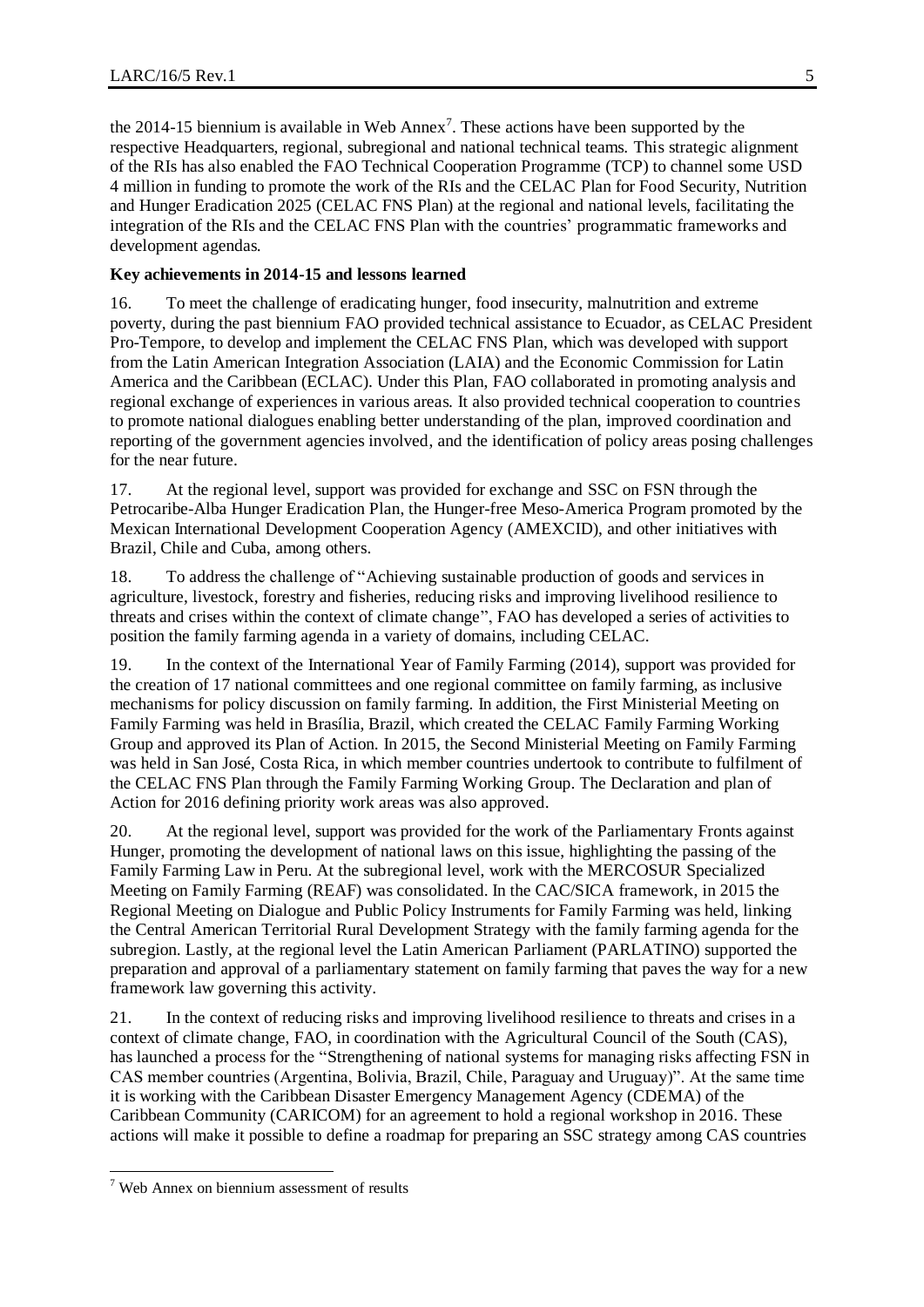and to strengthen risk management capacities for agriculture and FSN in the Caribbean and in CAS countries.

22. In addressing the challenge of "establishing more inclusive and efficient agriculture and food systems at the local, national and international levels", in this biennium FAO has promoted three strategy thrusts: (i) dynamism of trade and regional integration; (ii) inclusive business models through value chains, including strategies for reducing food losses and waste; (iii) policies and mechanisms to promote public-private investment for food supply, which were incorporated in the CELAC FNS Plan.

23. The network of public food marketing and supply systems in Latin America and the Caribbean was set up, as a mechanism in which the public sector can stimulate local economies, create food stocks, promote family farming and supply their social protection and school meal programs. The first member countries are Brazil, Bolivia, Chile, Costa Rica, Ecuador and St Vincent and the Grenadines.

24. A regional strategy was defined for reducing food losses and waste in Latin America and the Caribbean, which includes a regional network of experts in food losses and waste, national committees on training in Central America and South America, a training programme on post-harvest losses in the Caribbean, and the issuing of guidelines for forming a regional alliance on the subject.

25. Haiti continues to be a priority country for the Region and for FAO. For this reason, the three RIs converge on Haiti, along with SSC efforts. In this regard, SSC exchanges have been promoted to strengthen Haiti's technical capacities. Peru will sign a cooperation agreement with Haiti which FAO has articulated and promoted. Official Haitian delegations have undertaken study trips to both Peru and Ecuador.

26. During the biennium, FAO approved USD 1.3 million in TCP funding of which USD 758,000 was used to promote execution of the Triennial Agricultural Development Programme. Other programs aimed at strengthening FSN were approved with funding amounting to USD 6.5 million obtained from other partners. FAO continues to provide support for FSN governance and for the updating of the National FSN Plan (PSAN). Support is also being provided to the Haitian authorities to implement activities under the CELAC FNS Plan.

27. The main lessons learned on the development of the RIs and the FAO planning process are as follows:

- (a) The political commitment, public policies and strategies for eradicating hunger were widely discussed in the different national and regional mechanisms, particularly with Heads of State during the CELAC Summit which was attended by the FAO Director-General. This work made it possible to achieve a high-level regional perspective on SCC and mobilization of resources in favour of a group of countries that are the focus of the RIs.
- (b) The planning process undertaken by the RLC has launched the various concepts proposed within the new SOs, facilitating greater leadership and capacity to cope with the dilemmas for which the region's countries are seeking solutions. This process has made it possible to internalize the concept of results-based management, aligning the technical support and mobilization of RLC resources through the CFPs and RIs.
- (c) The strengthening of relations between the regional and subregional teams, and the updating and organization of their technical staff around the strategic objectives and the RIs has resulted in more efficient technical support from the decentralized offices. The areas proposed by the RIs are focused on a group of countries, thereby enabling FAO to connect directly with the efforts being made by these countries to cope with priority problems such as hunger, rural poverty and measures in response to climate change.

28. As FAO is unable to cover the multiple needs of the region's countries on priority issues out of its regular budget and the Technical Cooperation Fund, it must develop a regional strategy to mobilize resources for actions in the priority countries.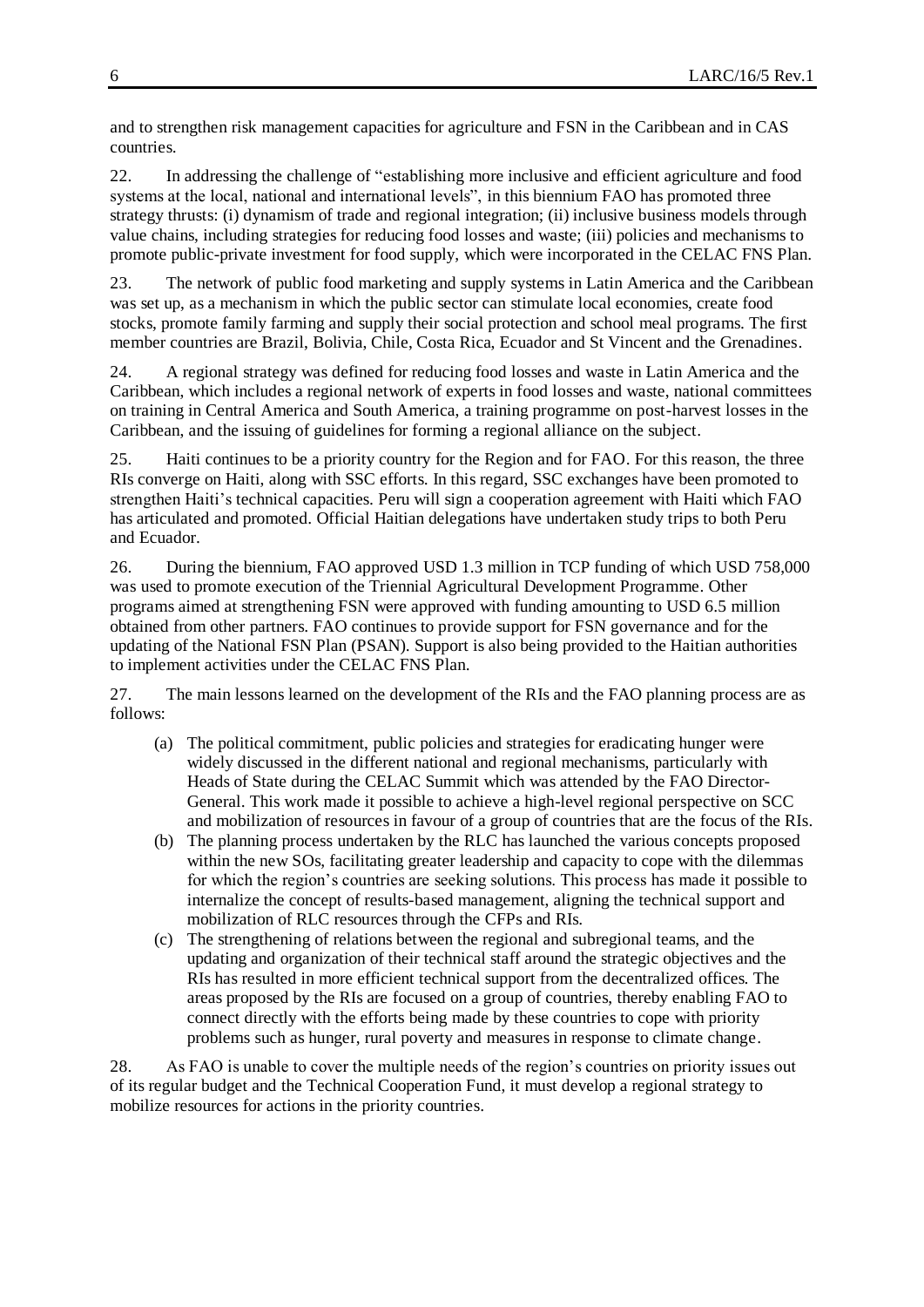## **III. Main areas of work in the region during 2016-17**

29. Based on the Country Programming Frameworks (CPFs), the main targets for the 2016-17 biennium linked to the Strategic Objective outputs have been identified by the country offices. This target setting exercise was the main pillar in identifying regional and country priorities, along with achievements and lessons learned from the regional initiatives.

30. The work done under the RIs has made significant progress in meeting the aforementioned challenges. As part of the 2014-2015 work, under the three RIs, a joint strategic review exercise was undertaken between the Regional Office, subregional offices and member countries (in the context of the new Sustainable Development Goals contained in the 2030 Agenda and those of FAO, and adaptation to climate change). <sup>8</sup> As a result of this exercise, the RIs for the 2016-17 biennium were restructured. Based on the fact that Initiatives II and III display significant symmetries, a proposal has been made to merge RI II and RI III from the previous biennium into one Initiative, and to define a new RI III on the sustainable use of natural resources, risk management and adaptation to climate change.<sup>9</sup> Thus, the regional priorities to be confirmed in the 34<sup>th</sup> Session of the Regional Conference are: (i) Food Security and Nutrition; (ii) Family Farming and Rural Development; (iii) Sustainable Management of Natural Resources, Climate Change and Disaster Risk Management.

#### **Regional Initiative 1. Support for the Hunger-free Latin America and Caribbean Initiative**

31. This RI I will target its actions on priority countries that have a higher prevalence of food insecurity. This Initiative will firstly continue supporting the construction of political commitments in countries around the fight against hunger, food insecurity and malnutrition, with a rights approach to food, making it possible to develop legislation, regulations, institutions and investment, together with the formulation and implementation of more and better sectoral and intersectoral policies and programmes. This effort will be accompanied by institutional capacity strengthening, legal frameworks, access to information and financial/human resources, and policy mechanisms such as the Parliamentary Fronts against Hunger.

32. Secondly, it will support the implementation of the CELAC Plan for the Eradication of Hunger and Poverty, by ensuring greater consistency and articulation between the different pillars and promoting the exchange of development solutions, good practices, policies, legislation and knowledge. It will also foster development of the Plan of Action for the Eradication of Hunger and Poverty, which benefits countries of the Petrocaribe economic zone and ALBA, by supporting projects that foster the creation of integrated policies and plans for hunger and poverty eradication.

#### **Regional Initiative 2. Family Farming and Rural Territorial Development**

33. Family farming is a fundamental part of the solution to the problems of hunger and rural poverty. Work will be done to: (i) position family farming at the centre of public policies for sustainable rural development and poverty reduction in rural territories; (ii) strengthen mechanisms for accessing productive resources (land, water, seeds, etc.), rural services (technical assistance, financing, insurance), markets and value chains; and (iii) strengthen mechanisms for the sustainable land management and the articulation of agricultural policies with employment policies, social protection and risk at the territorial level.

34. It will support governments in their strategies for reducing rural poverty with an integrated approach to family farming, rural development, inclusive food systems and sustainable livelihoods. It will act in promoting SSC and triangular cooperation between the region's countries; it will facilitate the exchange of experiences related to institutional frameworks and policies for family farming, sustainable development and reduction of poverty in rural zones. It will act to strengthen producer organizations; and it will set up mechanisms for policy dialogue between governments, civil society and the private sector, at the national, subregional and regional levels. This RI will support the

<sup>8</sup> LARC/16/2, LARC/16/4

 $9$  The three RIs defined for the work of the 2016-17 biennium, framed in the domains established by the five Strategic Objectives defined by the Organization. Annex 1: Main components of FAO's Results Framework.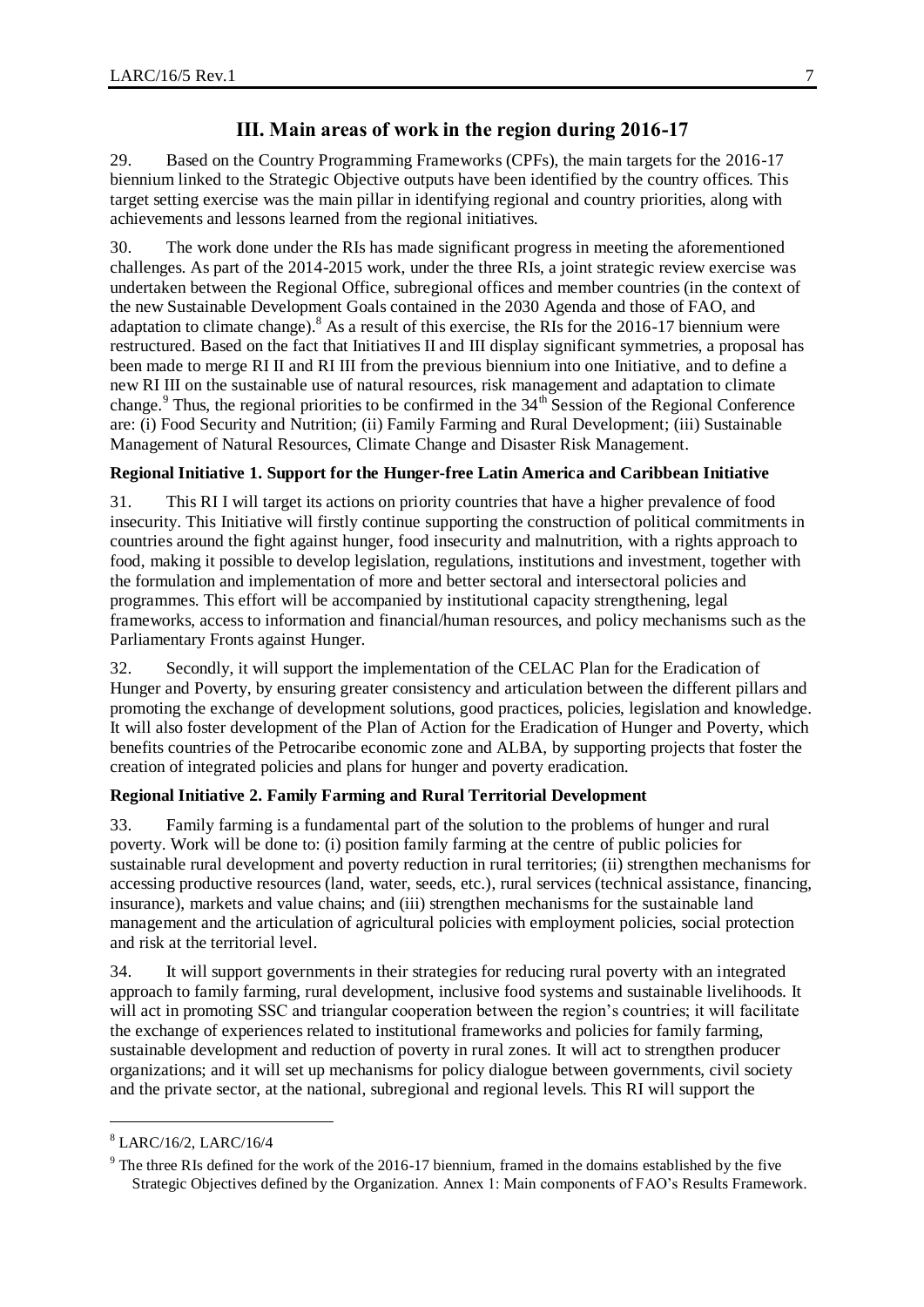implementation of the CELAC Regional Integration Agenda on Family Farming and Rural Development, in the framework of the 2025 CELAC FNS Plan.

### **Regional Initiative 3. Sustainable Use of Natural Resources, Risk Management and Climate Change Adaptation**

35. The main objective of this new  $RI^{10}$  is to support the transition to a more sustainable development in the region under a holistic approach that strengthens FSN in the long term. To that end, work is being done at the national, subregional and regional levels in priority countries to promote sustainable management and restoration of natural resources that are used by the agriculture sector, adaptation of the livelihoods of family farmers to climate change, and the integration of prevention, mitigation, response and recuperation actions, expanding their resilience to potential disasters.

36. At the subregional level, work is being done to promote the: FAO Blue Growth Initiative and the SAMOA Initiative in the Caribbean; water management and transfer of financial risks in countries of the Central American Dry Corridor; and SSC for disaster reduction in South America, with a special focus on Paraguay and Bolivia. At the regional level, the development of agro-ecological and agro- environmental policies are being promoted, along with early warning systems for FNS risks, and the control of agricultural pests and diseases. Gender is being mainstreamed in all actions.

37. This RI supports the implementation of the CELAC Plan of Action and the CELAC FNS 2025 Plan, particularly Pillar 4 on sustainable production and early response to disasters. For implementation, subregional agreements will be reached with CARICOM, the Central American Integration System (SICA) and CAS, among others. At the regional level, collaboration with the United Nations Office for Disaster Risk Reduction (UNISDR), the Office for the Coordination of Humanitarian Affairs (OCHA), the World Food Programme (WFP) and the International Federation of Red Cross and Red Crescent Societies, among other international organizations.

# **IV. Priorities for the Future Work of the Organization**

38. During 2012-2013, a corporate Strategic Thinking Process was used to review FAO's Strategic Framework as a basis for preparing the MTP 2014-17, which were approved by the FAO Conference in June 2013. The process resulted in a much more focused set of priorities and a monitoring framework for measuring results and impact of FAO's work.

39. In the interest of effectively incorporating regional specificities in the preparation of the MTP 2018-21, a strategic review was carried out in each region, to identify the special problems of the region and priority areas of work in the future.

40. Each Regional Office undertook a thorough internal strategic reflection exercise with the participation of high-level experts and FAO staff in the region. The result is a Regional Strategic Review Paper<sup>11</sup>, which provides an overview of major regional challenges and regional manifestations of global challenges, expected to influence the work of the Organization in the Region within a time horizon of 10-15 years. The main trends and challenges are summarized below.

# **Main trends emerging from the regional strategic review**

41. The strategic thinking exercise undertaken in RLC involved specialists on demographics, poverty and inequality, macroeconomic trends and geopolitical issues, FSN, technological innovations, agrarian structure, trade, economic and political integration, policies and institutional frameworks, and social movements and citizenship. The analysis performed made it possible to

 $\overline{a}$ 

 $10$  The 33<sup>rd</sup> Session of the FAO Regional Conference recognized the need for countries to develop national policy frameworks and strategies to protect natural resources and adapt to climate change; and it requested FAO support for this purpose. The Conference also stressed the importance of FAO cooperation to strengthen the sustainable production of goods and services in the agriculture sector, and to reduce risks and enhance livelihood resilience.

<sup>&</sup>lt;sup>11</sup> Provided as a Web Annex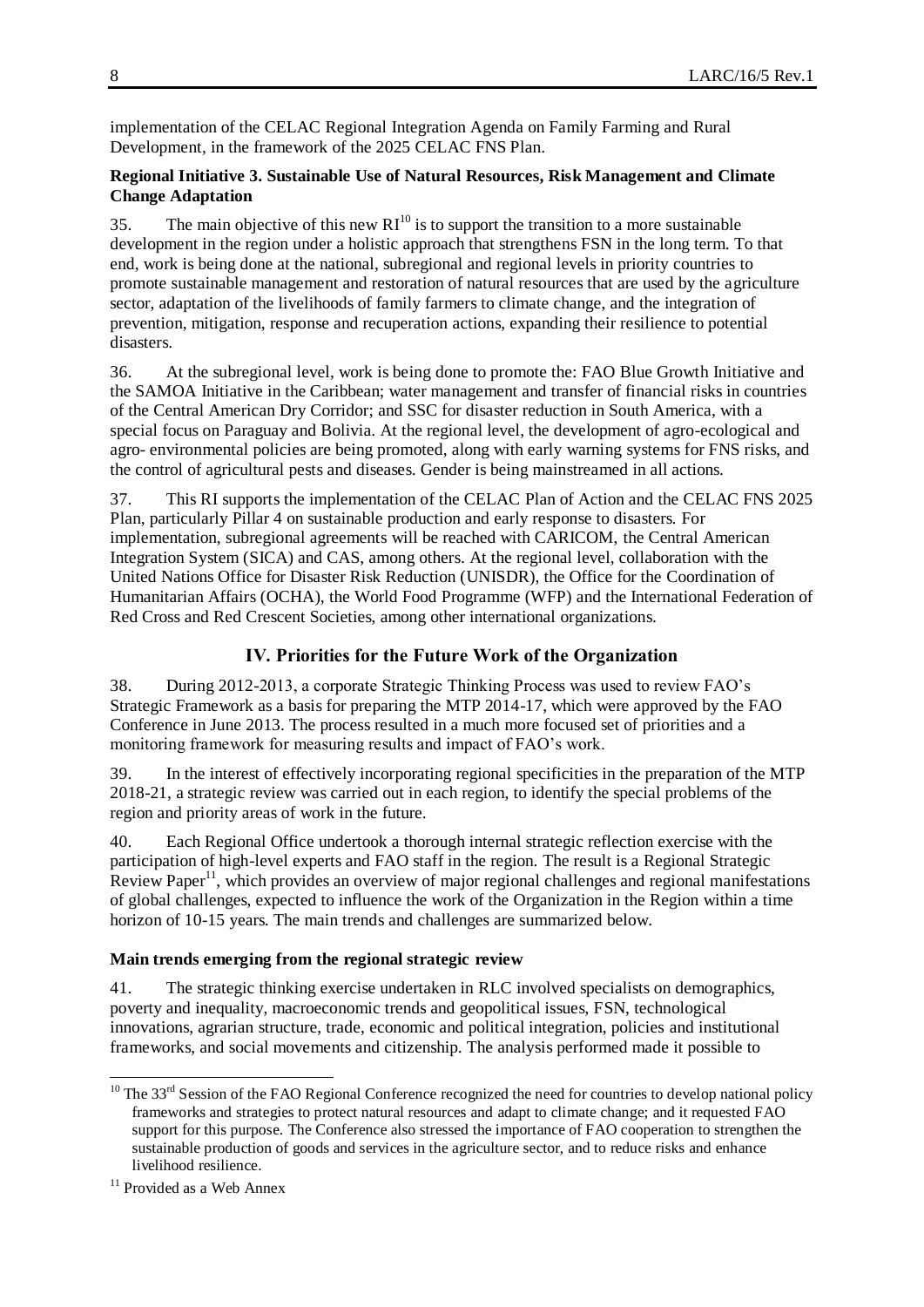highlight the process of change in the region, where the role of agriculture as a food provider is exposed to the impacts of climate change and the global and regional economic situation.

42. The macroeconomic scenario is one of constraint with declining growth, in which the family farming sector faces obstacles for participating in more efficient markets. The effects of climate change are now being felt in agricultural production, where climate variability is eroding resource wealth, especially water, forests and soils, particularly in the most vulnerable territories.

43. Public policies, specifically on agro-environmental issues and social protection, play a fundamental role for public action, because their implementation can help avert an increase in food and nutritional insecurity in the region. This is where public policies, in particular public expenditure on social protection, public investment and the promotion of local food systems, should make it possible to cope better with the impacts in the region.

#### **Priority areas of FAO action for the future**

44. The recent Paris Conference on Climate Change (COP21) resulted in an historic agreement between 186 countries to reduce greenhouse gas emissions. In this promising scenario, FAO must draw on its experience of working in sustainable food production to lead processes aimed at eradicating hunger and malnutrition.

45. According to a report on the attainment of the MDGs, published by ECLAC, the region's countries made significant progress between 2000 and 2015 in reducing extreme poverty, hunger and child mortality; increasing school enrolment rates among girls; and expanding access to drinking water. Nonetheless, further efforts are needed to reduce maternal mortality and greenhouse gas emissions, among other areas. At the present time, and now that the countries have made the 2030 Agenda for Sustainable Development official, the work is focused on addressing the 17 Sustainable Development Goals (SDGs) and the guidelines for their implementation. This is where the topics addressed by the SDGs require the formulation and implementation of public policies in the economic, environmental and social domains.

46. The actions that FAO can carry out in this new context relate to: the structure and tenancy of land; the fight against rural poverty; governance at different levels (zonal and institutional); particular attention to indigenous peoples, women and youth; local markets and intra-regional trade; energy and the technological matrix for family and peasant farming production. It is also essential to give special attention to the Caribbean zone, given its specific dynamics.